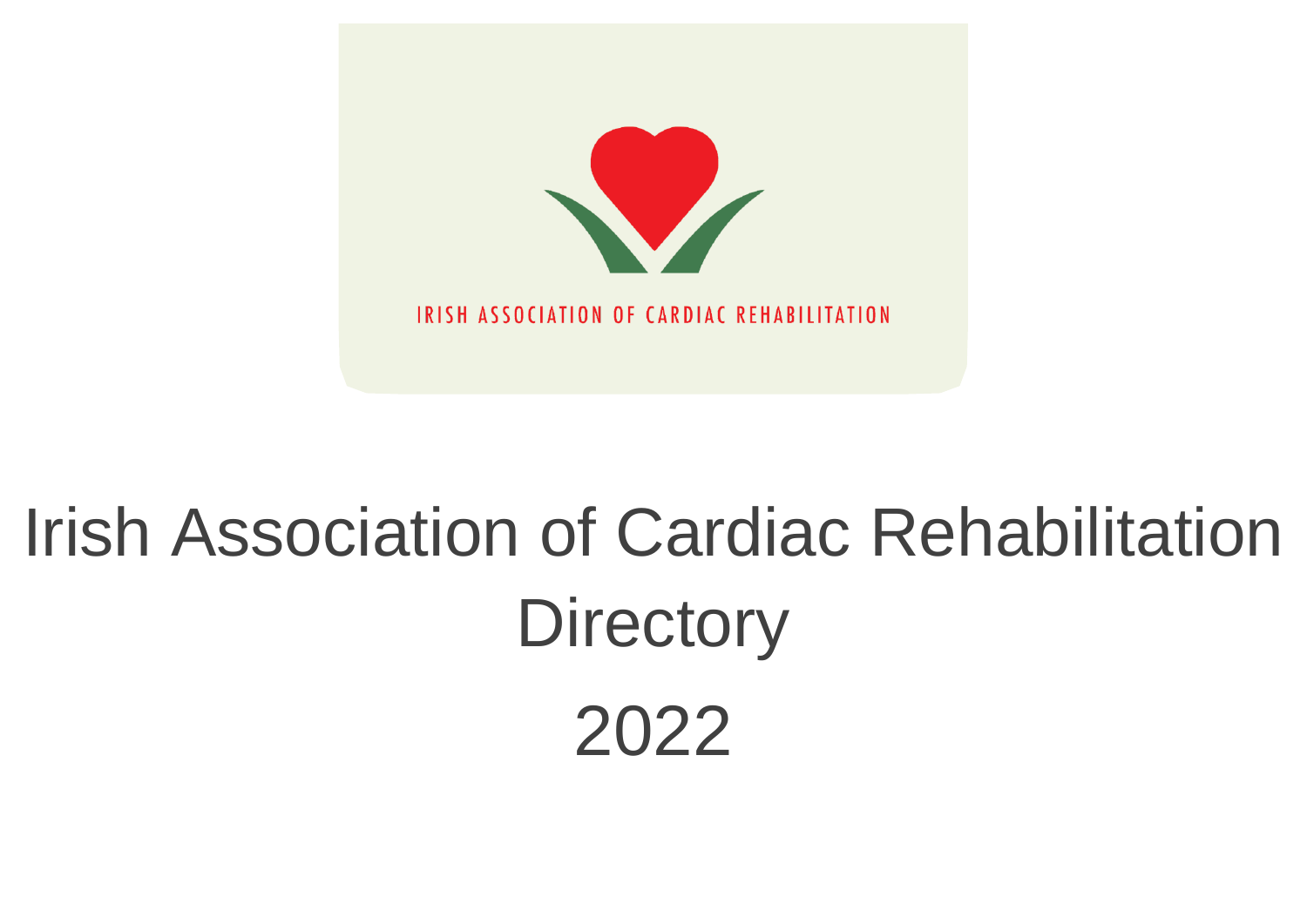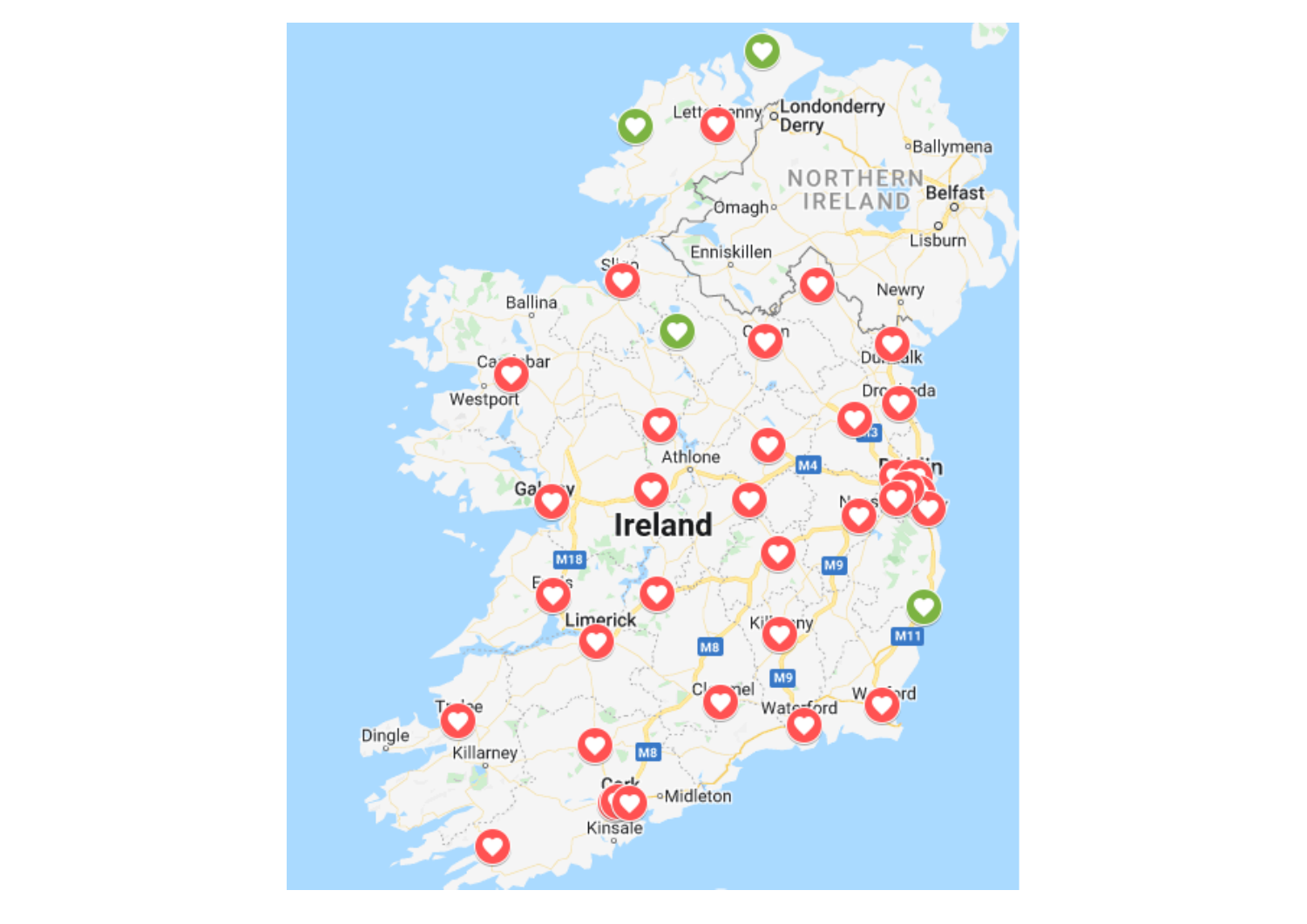**Outpatient Cardiac Rehabilitation Services Directory, Ireland.**

| Hospital                                                         | Co-ordinator                                    | <b>Telephone</b>                         | <b>Email Address</b>                             |
|------------------------------------------------------------------|-------------------------------------------------|------------------------------------------|--------------------------------------------------|
| <b>CONNACHT</b>                                                  |                                                 |                                          |                                                  |
| <b>County Mayo:</b><br><b>Mayo University Hospital Castlebar</b> | <b>AnnMarie Brown</b>                           | 094 9042400/9021733 Bl. 395              | mm.brown@hse.ie                                  |
| <b>County Galway:</b><br><b>Merlin Park University Hospital</b>  | <b>Eleanor McIntyre</b><br><b>Anne Staunton</b> | 091 731524/731522                        | eleanor.mcIntyre@hse.ie<br>helen.staunton@hse.ie |
| <b>Portiuncula University Hospital</b>                           | <b>Anita Murray</b>                             | 0909 624545                              | anita.murray@hse.ie                              |
| <b>County Roscommon:</b><br><b>Roscommon University Hospital</b> | <b>Deirdre O Reilly</b>                         | 0906 632114                              | deirdre.oreilly2@hse.ie                          |
| <b>County Sligo:</b>                                             |                                                 |                                          |                                                  |
| <b>Sligo University Hospital</b>                                 | Mary O'Sullivan<br><b>Deirdre Mulvey</b>        | 0719171111 Bl. 202<br>0719171111 Bl. 202 | mary.osullivan1@hse.ie<br>deirdrem.mulvey@hse.ie |
| <b>LEINSTER</b>                                                  |                                                 |                                          |                                                  |
| <b>Dublin North:</b>                                             |                                                 |                                          |                                                  |
| <b>Connolly Hospital, Dublin 15</b>                              | Kate Corrigan                                   | 01 64 66086                              | kate.corrigan@hse.ie                             |
| <b>Beaumont Hospital, Dublin 9</b>                               | <b>Helen Newton</b>                             | 01 8092570                               | cardiacrehab@beaumont.ie                         |
| Mater Misericordiae Hospital, Dublin 7                           | Anne Gallagher/ Anne Murphy                     | 01 8032600                               | cardiacrehab@mater.ie                            |
| <b>Dublin South:</b>                                             |                                                 |                                          |                                                  |
| Beacon, Dublin 18                                                | Jane Dickson                                    | 01 2936692                               | physioappointments@beaconhospital.ie             |
| St. Columcille's Hospital Loughlinstown, Co Dublin               | Sophie Charles                                  | 01 2115153                               | sophie.charles@hse.ie                            |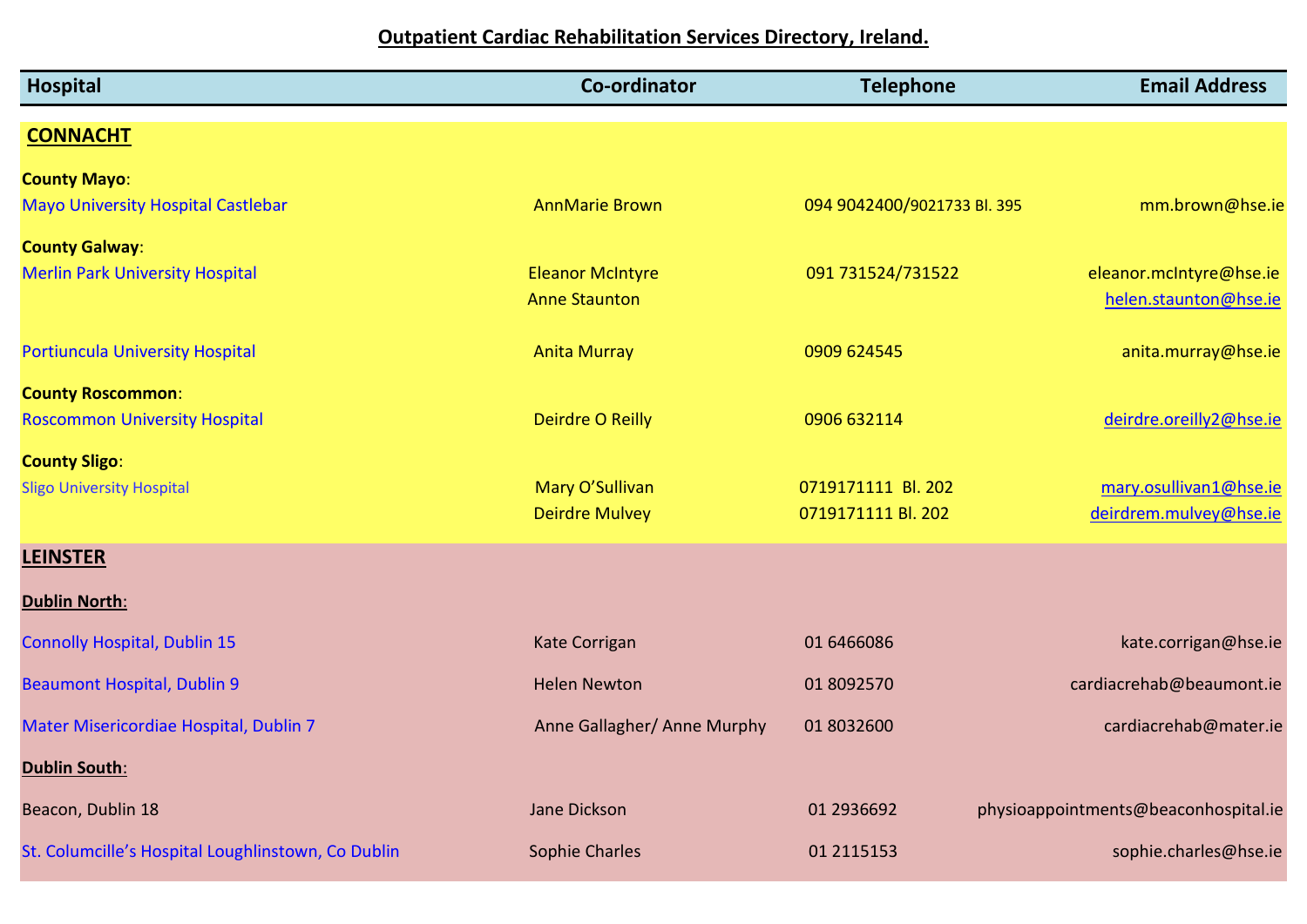| St. James Hospital, Dublin 8                     | Marie Ryan            | 01 41 6254           | meryan@stjames.ie          |
|--------------------------------------------------|-----------------------|----------------------|----------------------------|
|                                                  |                       |                      | leakins@stjames.ie         |
| St. Michael's Hospital Dún Laoghaire, Co. Dublin | Anne Vaughan          | 01 6639839           | cardiacrehab@stmichaels.ie |
| St. Vincent's University Hospital, Dublin 4      | <b>Marie Minogue</b>  | 01 2214957           | m.minogue@st-vincents.ie   |
| <b>Tallaght University Hospital, Dublin 24</b>   | Noeleen Fallon        | 01 4143097           | noeleen.fallon@tuh.ie      |
|                                                  | <b>Caroline Finn</b>  | 01 4143097           | caroline.finn@tuh.ie       |
| Co. Meath:                                       |                       |                      |                            |
| Our Lady's Hospital, Navan                       | Maria Daisy Gamis     | 046 9078598          | maria.gamis@hse.ie         |
| Co. Louth:                                       |                       |                      |                            |
| Our Lady of Lourdes Hospital, Drogheda           | Niamh Osborn          | 041 9837601 ext 2116 | niamh.osborn@hse.ie        |
| Louth County Hospital, Dundalk                   | <b>Mary Brady</b>     |                      | marym.brady@hse.ie         |
|                                                  | Lisa Harmon           |                      | lisa.harmon@hse.ie         |
| Co. Kildare:                                     |                       |                      |                            |
| <b>Naas General Hospital</b>                     | Nora Flynn            | 045 849616           | nora.flynn2@hse.ie         |
| Co. Westmeath:                                   |                       |                      |                            |
| <b>Midland Regional Hospital, Mullingar</b>      | <b>Sindu Thomas</b>   | 044 9394199          | sindu.thomas@hse.ie        |
| Co. Offaly:                                      |                       |                      |                            |
| Midland Regional Hospital, Tullamore             | Anne Raleigh          | 057 9358200          | anne.raleigh@hse.ie        |
| Co. Laois:                                       |                       |                      |                            |
| Midland Regional Hospital, Portlaoise            | <b>Aisling Mernin</b> | 057 8696139          | aislingm.mernin@hse.ie     |
| Co. Kilkenny:                                    |                       |                      |                            |
| St. Luke's General Hospital                      | Helen O Brien         | 056 7785029          | helen.obrien2@hse.ie       |
| <b>Co.Wexford:</b>                               |                       |                      |                            |
| <b>Wexford General Hospital</b>                  | <b>Mary Sinnott</b>   | 053 9198221          | mary.sinnott1@hse.ie       |
| <b>MUNSTER:</b>                                  |                       |                      |                            |
| Co. Clare:                                       |                       |                      |                            |
| <b>Ennis General Hospital</b>                    | Anne Mc Namara        | 065 6863204          | annem.mcnamara@hse.ie      |